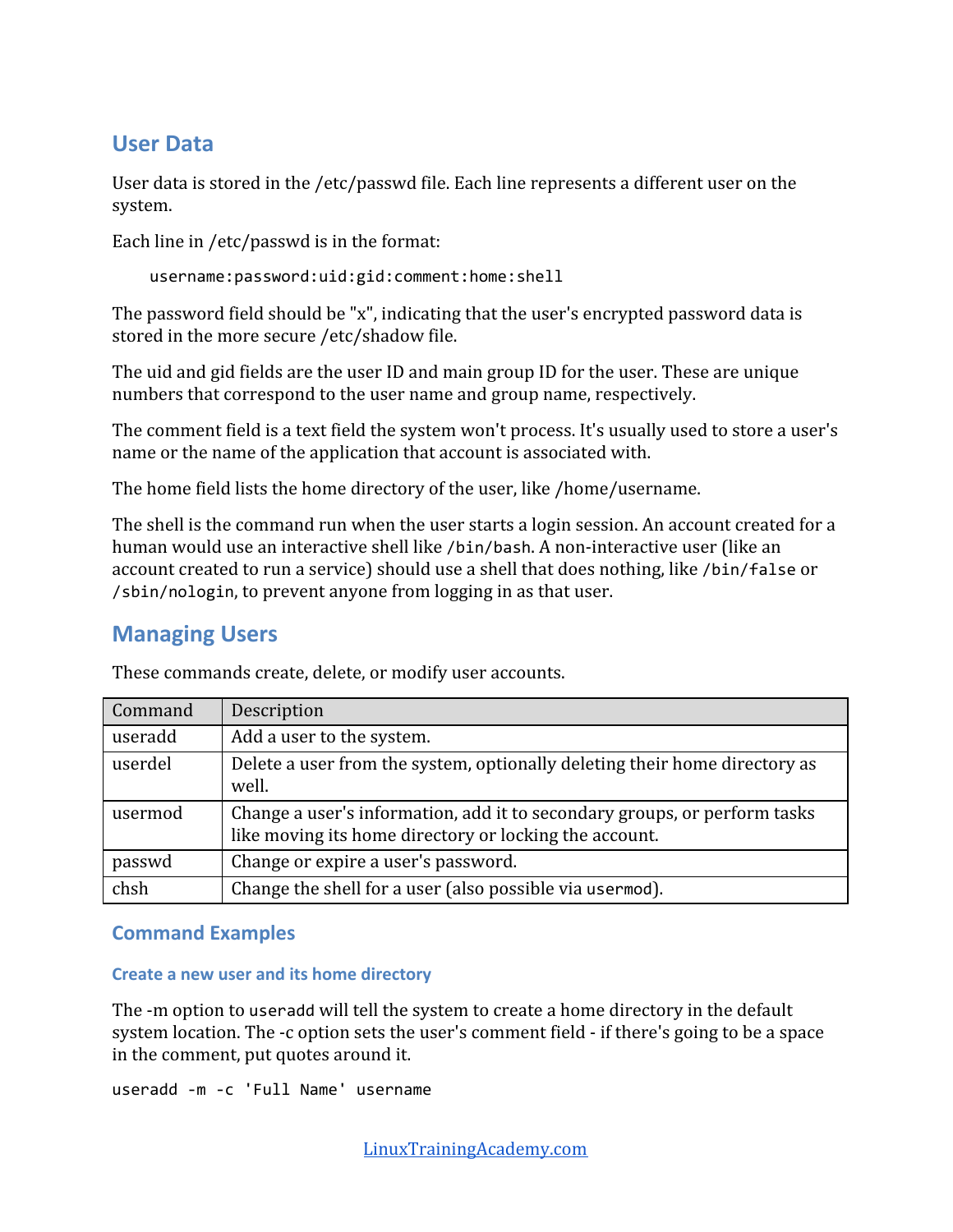#### **Add a user to a group**

Using the -G option to add a user to a group via usermod will replace its current secondary groups. The -a option tells the system to append the group to the user's secondary group list instead.

usermod -a -G groupname username

**Disable interactive logins for a user**

If a user was automatically created by an application installer, you can use this command to ensure that no one can use the account to log in.

chsh -s /bin/false username

**Expire a user's password**

Expiring a user's password will force them to change it the next time they log in.

passwd -e username

## **User Switching**

These commands switch the active shell to another user or identify the current user.

| Command | Description                                                                                                              |
|---------|--------------------------------------------------------------------------------------------------------------------------|
| su      | Switch to another user account. With no argument, switches to root.                                                      |
| sudo    | Execute a command with superuser privileges.                                                                             |
| visudo  | Edit the configuration file for sudo. This command checks the changes made<br>to make sure they are valid before saving. |
| whoami  | Display the username of the current account.                                                                             |
| id      | Display the numeric ID or group information for a user.                                                                  |

### **Command Examples**

#### **Switch to another user in a login shell**

Using a dash as an option to su will switch to a shell with environment variables set as if the user had logged in. Useful if the account is configured to work with a specific application.

su - username

#### **Switch to a user account with an invalid shell**

To switch to an application account that has a non-login shell, root (and only root) can use the -s option with su to specify a login shell.

su -s /bin/bash username